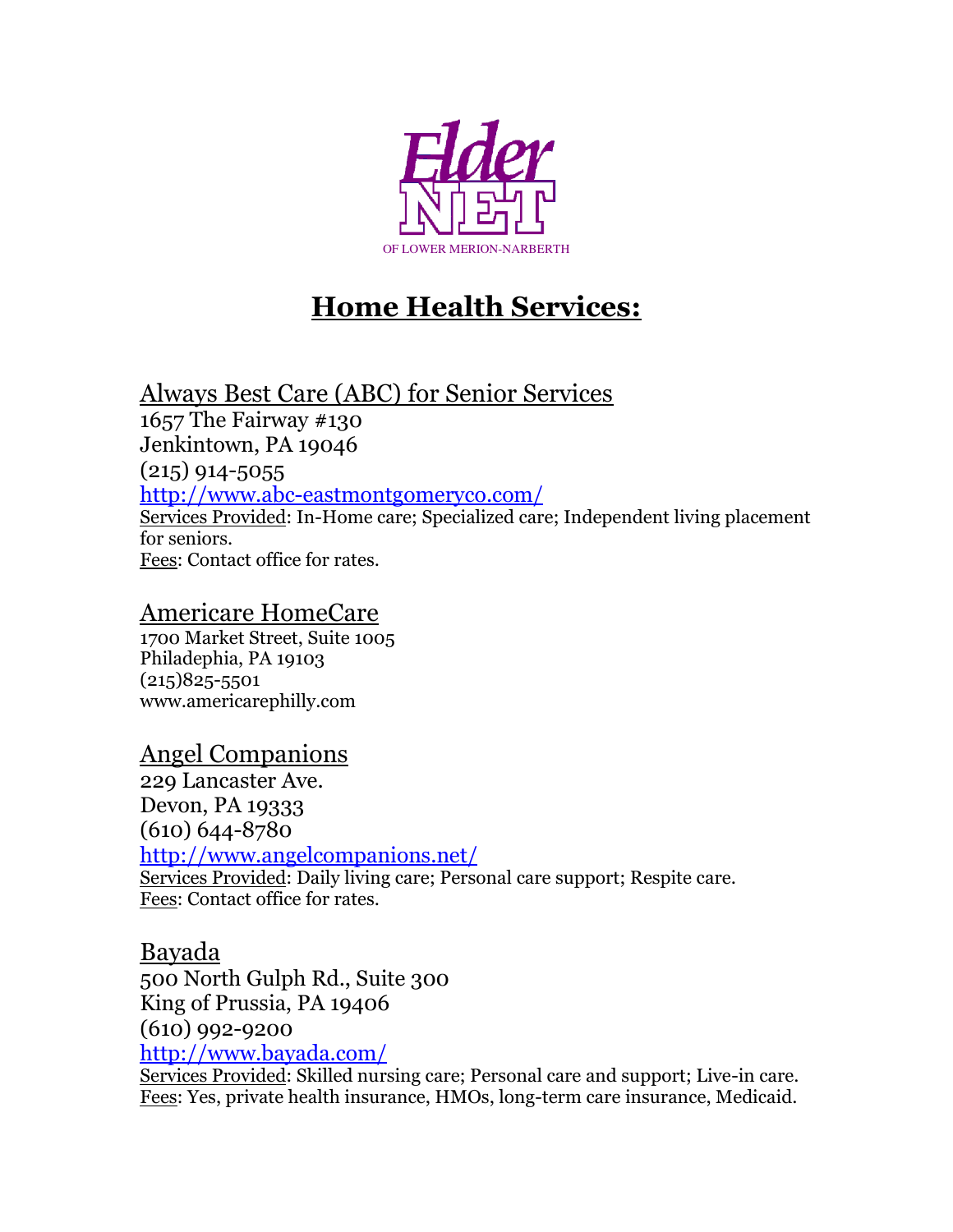BrightStar Care(has no minimum)

(610) 254-0600

[http://www.Brightstarcare.com/the-main-line](http://www.brightstarcare.com/the-main-line) 

Services Provided: Skilled Nursing & Personal Care

Fees: Contact Office

Contact: Jonathan Militello

351 East Conestoga Road

Wayne, PA 19087

Comfort Keepers (has a two hour minimum)

580 Shoemaker Rd King of Prussia, PA 19406 (610) 783-7878 <http://kingofprussia-812.comfortkeepers.com/> Services Provided: Personal care; Companionship services; Home safety solutions. Fees: Contact office for rates.

# Complete Homecare

915 Montgomery Ave. Suite 211 Narberth, PA 19072 (610) 668-1802 <http://www.completehomecarepa.com/>

Services Provided: Personal care, medication assistance, grocery shopping/errands, Assistance with doctor appointments, meal preparation, companionship and more. Fees: Contact office for rates.

# Divine Cooper Care PA, LLC

3539 West Chester Pike Newtown Square, PA 19073 (610) 356-5727 <http://www.divineccp.com/> Services Provided: Personal care; Companionship services; Fees: Contact office for rates.

FirstLight (610) 638-0638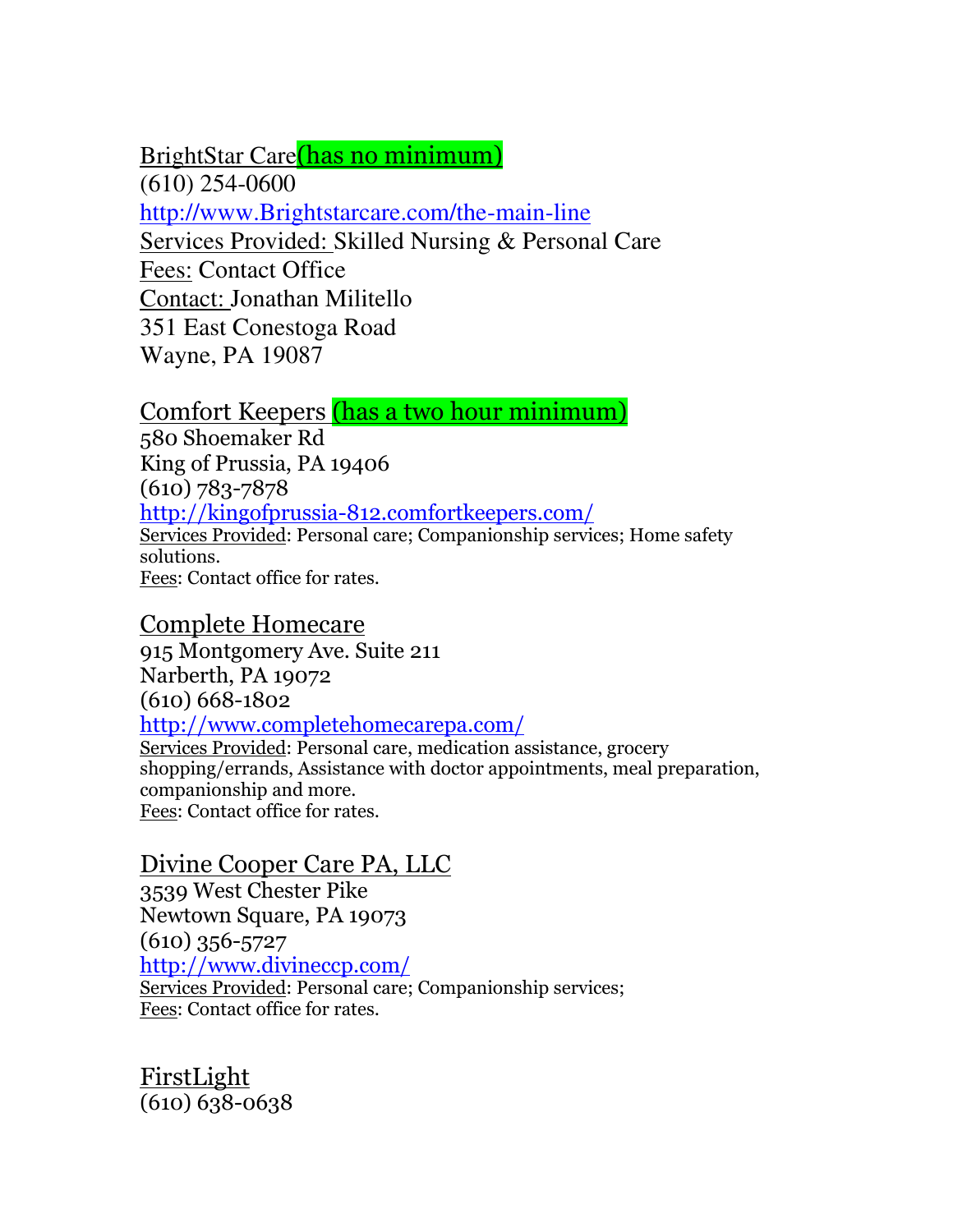#### [www.mainline.firstlighthomecare.com](http://www.mainline.firstlighthomecare.com/)

Services Provided: Personal care; Companionship services; Specialized care. Fees: Contact office for rates.

Golden Care Co. Inc.

321 Hampden Ave Narberth, PA 19072 (610) 203-6923 <http://trustgoldencare.com/>

Services Provided: Personal care; Companionship services; Specialized care. Fees: Contact office for rates.

## Griswold Home Care

246 Woodbine Ave Narberth, PA 19072 (610) 645-5567 <http://www.griswoldhomecare.com/main-line-delaware-county/> Services Provided: Personal care; Companionship services; Homemaking. \*Will pick clients up from the hospital and get them settled at home. Fees: Contact office for rates.

# H & C Nursing Care & Staffing Agency

501 Cambria Ave, Suite 135 Bensalem, PA 19020  $(215)$  604-1562 <http://hcnursing.com/>

Services Provided: Specialized care; In-home care; Companionship; Respite care. Fees: Contact office for rates.

**HELP**source 261 Old York Road, Suite 833 Jenkintown, PA 19046 (215) 886-2102 <http://www.helpsourceonline.com/> Services Provided: Home Care, Personal Care, Care Aide, Medical Escort, Companion, Live-In, Homemaker, Respite Care Fees: Contact office for rates.

Heron Companions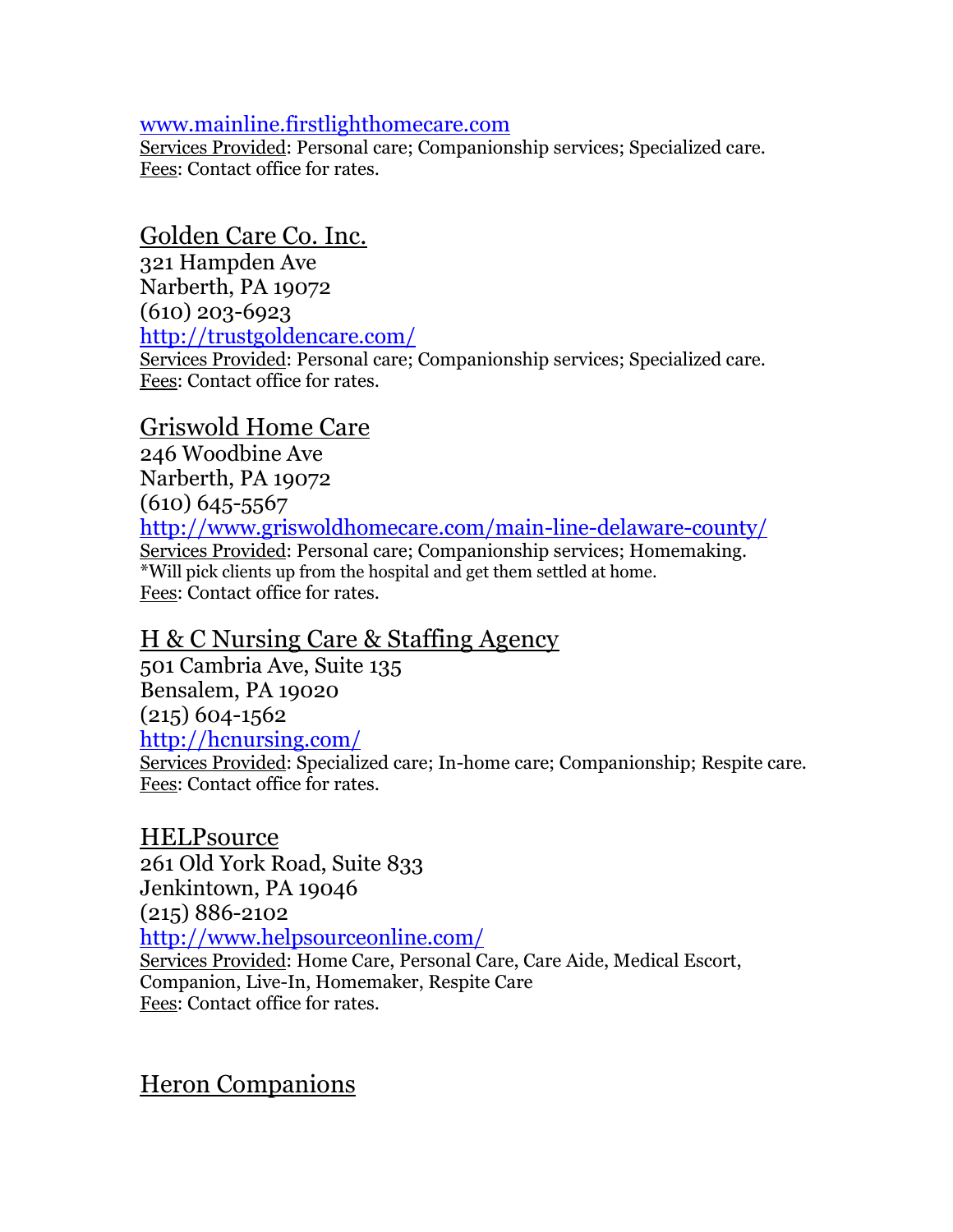607 Morgan Ave. Drexel Hill, PA 19026 (610)259-9701 [www.heroncompanions.com](http://www.heroncompanions.com/) 

#### Home Care Connection

Havertown, PA (610) 853-8250 <http://home-careconnection.com/> Services Provided: Personal care; Home management; Staffing services Fees: Contact office for rates.

## The Home Care Network

Main Line Health (888) 533-3999 <http://www.thehomecarenetwork.org/thcn/> Services Provided: Companionship home helper; Personal services; Respite care; Alzheimer's care; Short-term recovery. Fees: Contact office for rates.

#### Home Helpers

327 W. Baltimore Pike Media, PA 19063 (610) 358-1110 <http://www.homehelpersphilly.com/> Services Provided: Day-to-Day assistance and companionship; Activities for the mind and body; Specialized services.

## Home Instead Senior Care(two hour minimum)

507 Germantown Pike Lafayette Hill, PA 19444 (610) 941-9242 <http://www.homeinstead.com/473/pages/homeinsteadseniorcare.> Services Provided: Home health; Home infusion; Hospice; Extended home care; Rehabilitation equipment. \*Will pick clients up from the hospital and get them settled at home 3 hours for \$75.

Maxim Healthcare Services 301 City Ave.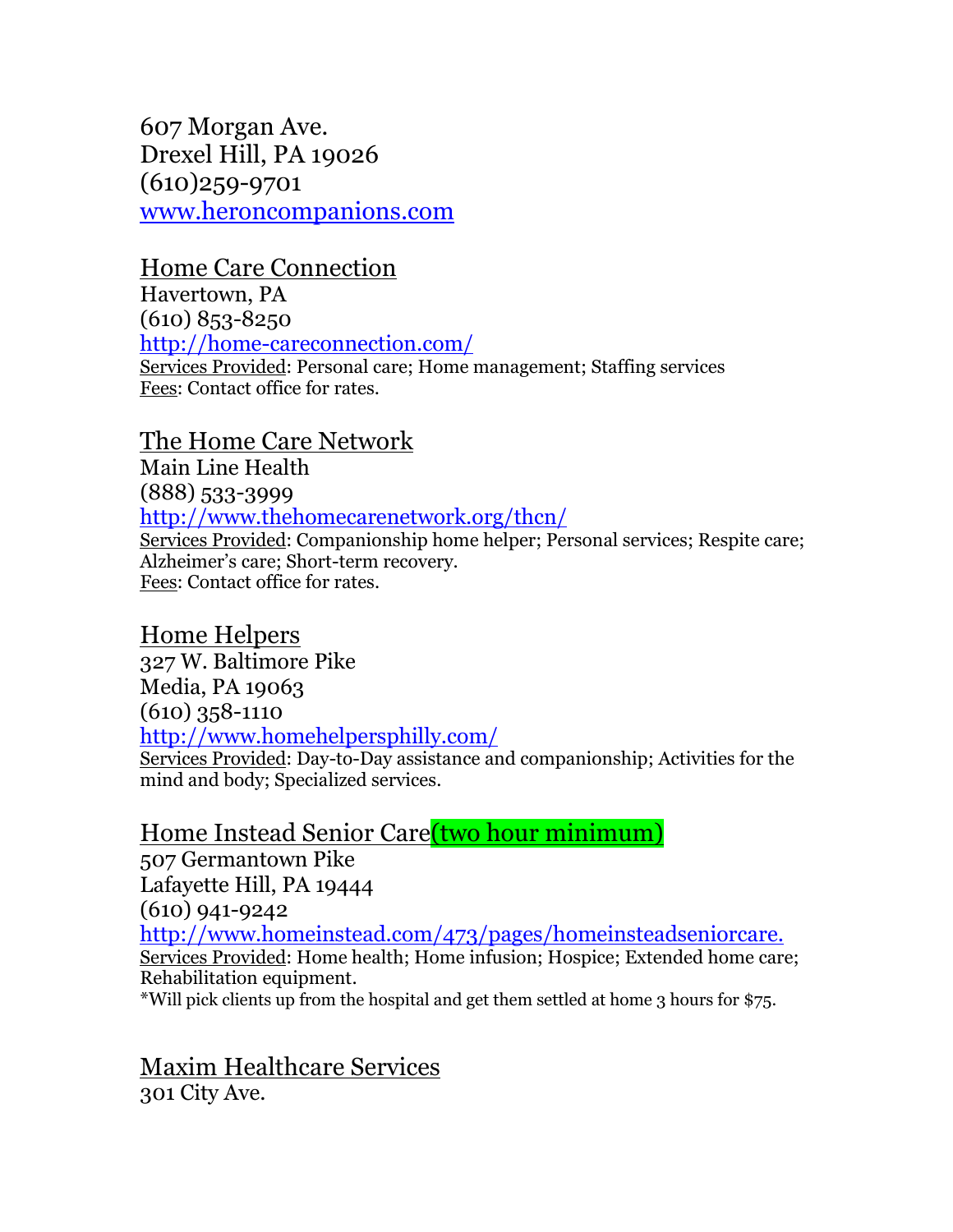Bala Cynwyd, PA 19004 (610) 617-8766 <http://www.maximhealthcare.com/> Services Provided: Homecare; Companionship. Visiting Nurse Association Community Services 1109 DeKalb St. Norristown, PA 19401 (610) 272-3373 [http://www.vnacs.org/index.php?page=help-at-home-in-home](http://www.vnacs.org/index.php?page=help-at-home-in-home-services-program)[services-program](http://www.vnacs.org/index.php?page=help-at-home-in-home-services-program) Services Provided: Personal care; Homemaker; Respite care; Comanion; Case management.

Fees: Yes. Most insurance accepted; sliding scale fees at times.

# Visiting Nurse Association of Greater Philadelphia

3300 Henry Ave, 5th Floor Philadelphia, PA 19129

(215) 473-7600

<http://www.vnaphilly.org/>

Services Provided: Home nursing; social work; home health aides; physical, occupational and speech therapies; hospice; maternal care; emergency response system.

Fees: Yes. Most insurance accepted; sliding scale fees at times.

Warman Home Care 261 Old York Rd., Suite 709 Jenkintown, PA 19046 (877) 694-4264 <http://www.warmanhomecare.com/> Services Provided: Specialized home care; Light housekeeping support; Respite care; Recovery care; Live-in care. Fees: Contact office for rates.

# Waverly Care Associates

1400 Waverly Rd Gladwyne, PA 19035 (610) 645-8627 <http://www.waverlycare.com/#&panel1-1>

Services Provided: Personal care; Companionship services; Specialized care. Fees: Contact office for rates.